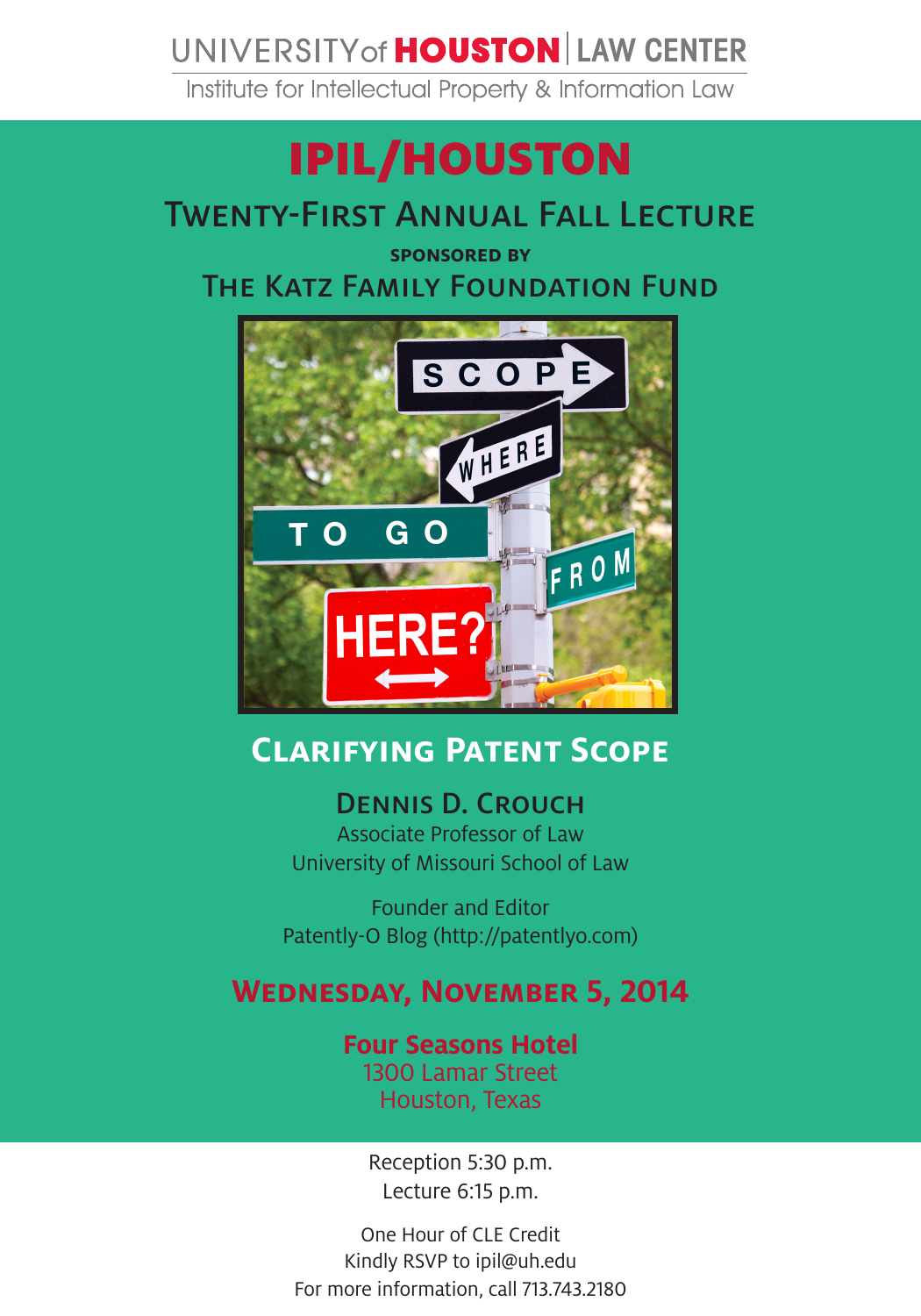### **The Fall Lecture Sponsored by the Katz Family Foundation Fund**

Celebrating 21 Years of Serving Houston's Intellectual Property & Information Law Bar

### **Past Presenters**

- 2013 ELIZABETH A. ROWE, Research Foundation Professor of Law, University of Florida Levin College of Law, Gaineville
- 2012 HON. JIMMIE V. REYNA, U.S. Court of Appeals for the Federal Circuit, Washington, D.C.
- 2011 ROBERT BRAUNEIS, Professor of Law and Co-Director, Intellectual Property Law Program, George Washington University Law School, Washington, D.C.
- **2010** JANE K. WINN, Charles I. Stone Professor of Law, University of Washington School of Law, Seattle
- 2009 GREGORY N. MANDEL, Temple University Beasley School of Law, Philadelphia
- 2008 MARGO A. BAGLEY, University of Virginia School of Law, Charlottesville
- 2007 CLARISA LONG, Max Mendel Shaye Professor of Intellectual Property Law, Columbia University School of Law, New York
- 2006 JOHN F. DUFFY, Oswald Symister Colclough Research Professor of Law, George Washington University Law School, Washington, D.C.
- 2005 DAN L. BURK, University of Minnesota Law School, Minneapolis
- 2004 DAVID I. FRANKLYN, University of San Francisco School of Law, San Francisco
- 2003 WILLIAM F. LEE, Wilmer Cutler Pickering Hale and Dorr LLP, Boston
- **2002** HON. PAUL MICHEL, U.S. Court of Appeals for the Federal Circuit, Washington, D.C.
- 2001 YSOLDE GENDREAU, Université de Montréal, Québec
- 2000 JERRE B. SWANN, Kilpatrick Stockton LLP, Atlanta
- **1999 JOSEPH STRAUS, Max Planck Institute for Foreign and International Patent, Copyright and** Competition Law, Munich
- **1998 JOHN R. THOMAS, Georgetown University Law Center, Washington, D.C.**
- **1997** HON. NANCY LINCK, Solicitor, U.S. Patent and Trademark Office, Washington, D.C.
- **1996** Hon. GLENN ARCHER, HON. PAULINE NEWMAN, AND HON. EDWARD SMITH, U.S. Court of Appeals for the Federal Circuit, Washington, D.C.
- **1995** DONALD S. CHISUM, Author, CHISUM ON PATENTS
- 1994 | OHN PEGRAM, Fish & Richardson P.C., New York

# **IPIL/HOUSTON**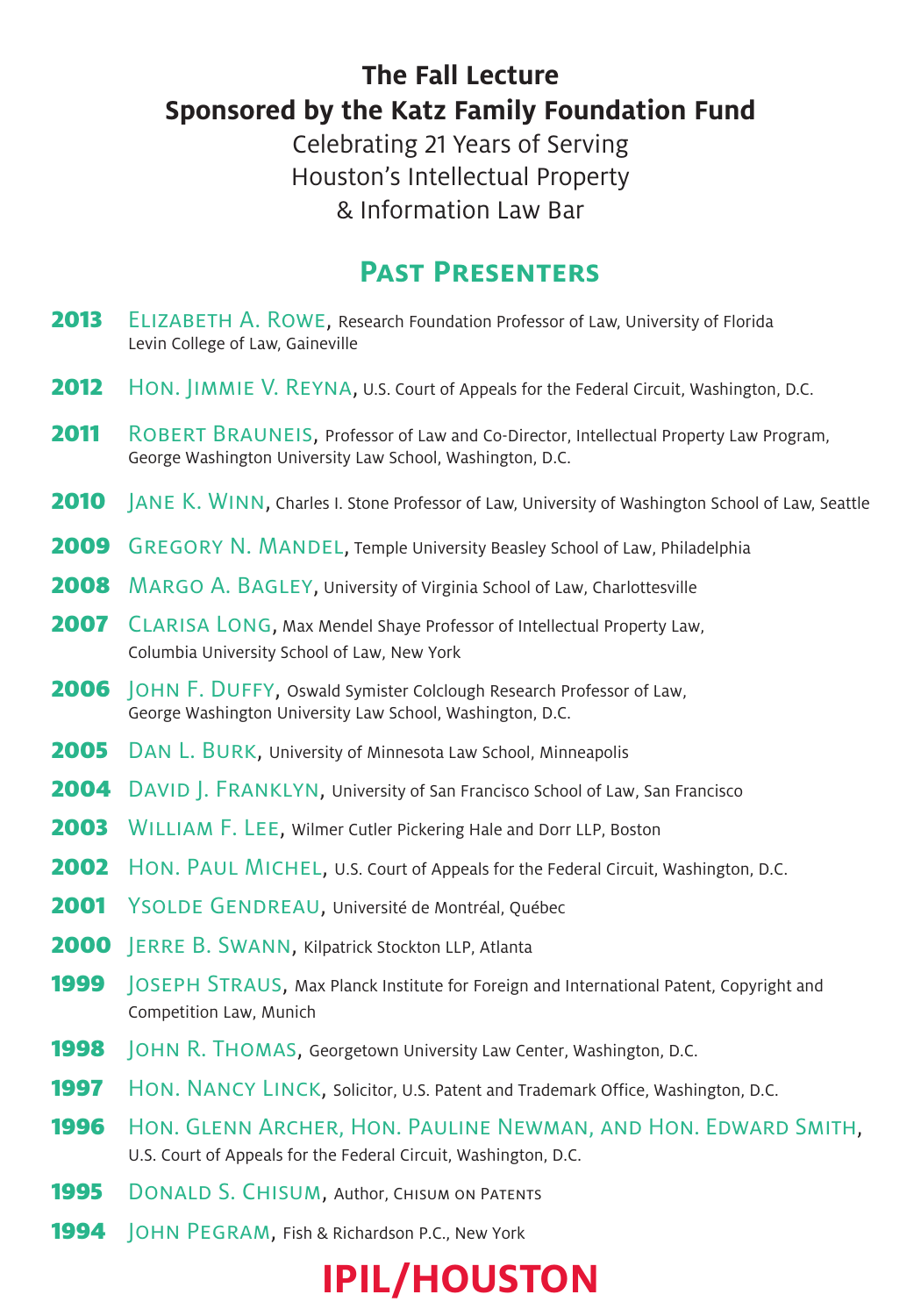

**Dennis Crouch** is Associate Professor of Law at the University of Missouri School of Law. Prior to joining the MU Law Faculty, he was a patent attorney at McDonnell Boehnen Hulbert & Berghoff LLP in Chicago and taught at Boston University Law School. He has worked on cases involving various technologies including computer memory and hardware, circuit design, software, networking, mobile and internet telephony, automotive technologies, lens design, bearings,

HVAC systems, and business methods. He also is the editor of the popular patent law weblog Patently-O.

Professor Crouch received his BSE in Mechanical Engineering cum laude from Princeton University, where he also earned a certificate in engineering management systems. He then earned his JD cum laude from the University of Chicago Law School. While at the University of Chicago, he was a Microsoft, Merck, & Pfizer Scholar and a member of the Olin program in law and economics.

Crouch's recent scholarship includes: *Operating Efficiently Post-Bilski by Ordering Patent Doctrine Decision-Making*, 25 Berkeley Tech. L.J. 1673 (2010) (with Robert Merges); *Is Novelty Obsolete? Chronicling the Irrelevance of the Invention Date in U.S. Patent Law,* 16 Mich. Telecomm. Tech. L. Rev. 53 (2010); *An Empirical Study of the Role of the Written Description Requirement in Patent Prosecution,* 104 Nw. U.L. Rev. Colloquy 382 (2010); *Nil: the Value of Patent Rights in a Health Crisis,* 39 Seton Hall L. Rev. 1125 (2010).